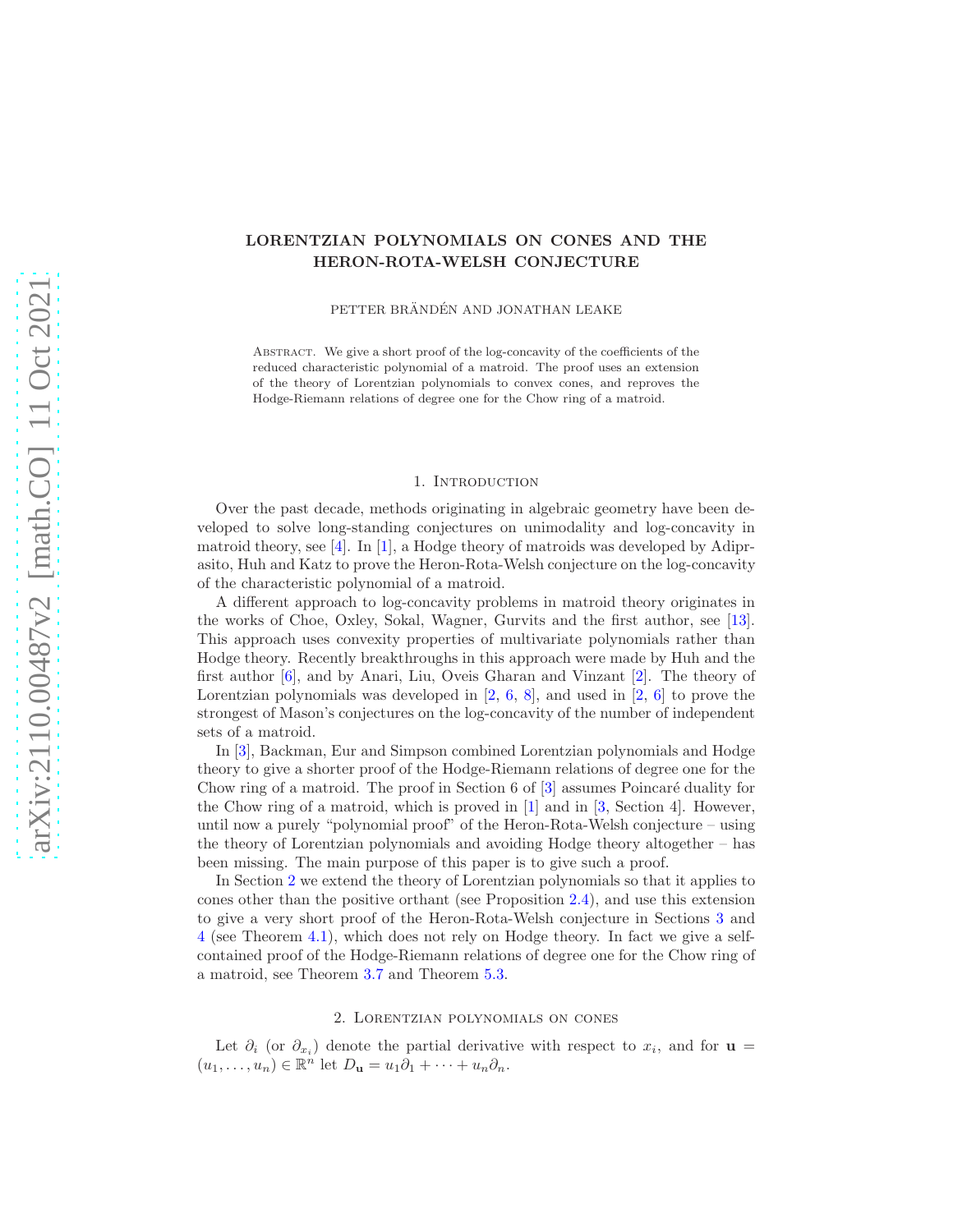<span id="page-1-0"></span>**Definition 2.1.** Let  $\mathscr C$  be an open convex cone in  $\mathbb R^n$ . A homogeneous polynomial  $f \in \mathbb{R}[x_1,\ldots,x_n]$  of degree d is called *C-Lorentzian* if for all  $\mathbf{v}_1,\ldots,\mathbf{v}_d \in \mathscr{C}$ ,

- (P)  $D_{\mathbf{v}_1} \cdots D_{\mathbf{v}_d} f > 0$ , and
- (H) the symmetric bilinear form

$$
(\mathbf{x}, \mathbf{y}) \mapsto D_{\mathbf{x}} D_{\mathbf{y}} D_{\mathbf{v}_3} \cdots D_{\mathbf{v}_d} f
$$

has exactly one positive eigenvalue.

By convention, we also say that the identically zero polynomial is  $\mathscr{C}\text{-Lorentzian}$ . Recall that the *Hessian* of f at **x** is the matrix  $\nabla^2 f(\mathbf{x}) = (\partial_i \partial_j f(\mathbf{x}))_{i,j=1}^n$ . Hence (H) asserts that the Hessian of  $D_{\mathbf{v}_3} \cdots D_{\mathbf{v}_d} f$  has exactly one positive eigenvalue.

<span id="page-1-1"></span>Remark 2.1. It follows from [\[6,](#page-9-2) Thm. 2.25] that Definition [2.1](#page-1-0) is equivalent to that for all positive integers m and for all  $\mathbf{v}_1, \ldots, \mathbf{v}_m \in \mathscr{C}$ , the polynomial

 $(y_1, \ldots, y_m) \mapsto f(y_1\mathbf{v}_1 + \cdots + y_m\mathbf{v}_m)$ 

is Lorentzian (in the sense of [\[6\]](#page-9-2)) and has positive coefficients only. It also follows that Lorentzian polynomials are the same as  $\mathbb{R}^n_{>0}$ -Lorentzian polynomials.

From Remark [2.1](#page-1-1) and [\[6,](#page-9-2) Cor. 2.32] we deduce

<span id="page-1-3"></span>**Proposition 2.2.** Suppose f and g are  $\mathscr C$ -Lorentzian, then so is fg.

A matrix  $A = (a_{ij})_{i,j=1}^n$  whose off-diagonal entries are nonnegative is called *irreducible* if for all distinct *i*, *j* there is a sequence  $i = i_0, i_1, i_2, \ldots, i_\ell = j$  such that  $i_{k-1} \neq i_k$  for all  $1 \leq k \leq \ell$ , and  $a_{i_0i_1}a_{i_1i_2}\cdots a_{i_{\ell-1}i_{\ell}} > 0$ . By translating such a matrix with a positive multiple of the identity matrix, the Perron-Frobenius theory [\[5,](#page-9-7) Chapter 1] guarantees that A has a unique eigenvector (up to multiplication by positive scalars) whose entries are all positive. Moreover the corresponding eigenvalue is simple and is the largest eigenvalue of A.

If A and B are symmetric matrices of the same size, we write  $A \preceq B$  if  $B - A$  is positive semidefinite.

The following lemma is, in essence, taken from [\[7,](#page-9-8) Prop. 3].

<span id="page-1-2"></span>**Lemma 2.3.** Let f be a homogeneous polynomial of degree  $d \geq 3$ , and let  $\mathbf{x} \in \mathbb{R}_{>0}^n$ . If

- (1)  $\partial_i f(\mathbf{x}) > 0$  for all i, and
- (2) the Hessian of  $\partial_i f$  at x has exactly one positive eigenvalue for all i, and
- (3) the Hessian of  $f$  at  $x$  is irreducible, and its off-diagonal entries are nonnegative,

then the Hessian of  $f$  at  $x$  has exactly one positive eigenvalue.

*Proof.* If g is a homogeneous polynomial of degree d and  $g(\mathbf{x}) > 0$ , then the following three statements are equivalent

- (a) the Hessian of  $q$  at  $x$  has exactly one positive eigenvalue,
- (b) the Hessian of  $g^{1/d}$  is negative semidefinite at **x**,

(c) the matrix  $d \cdot g \cdot \nabla^2 g - (d-1) \cdot \nabla g (\nabla g)^T$  is negative semidefinite at **x**,

see e.g. [\[6,](#page-9-2) Prop. 2.33].

Suppose  $x$  and  $f$  are as in the hypotheses of the lemma. Then, by  $(c)$ ,

 $(d-1)\cdot \partial_i f \cdot \nabla^2 \partial_i f \preceq (d-2) \cdot \nabla \partial_i f (\nabla \partial_i f)^T.$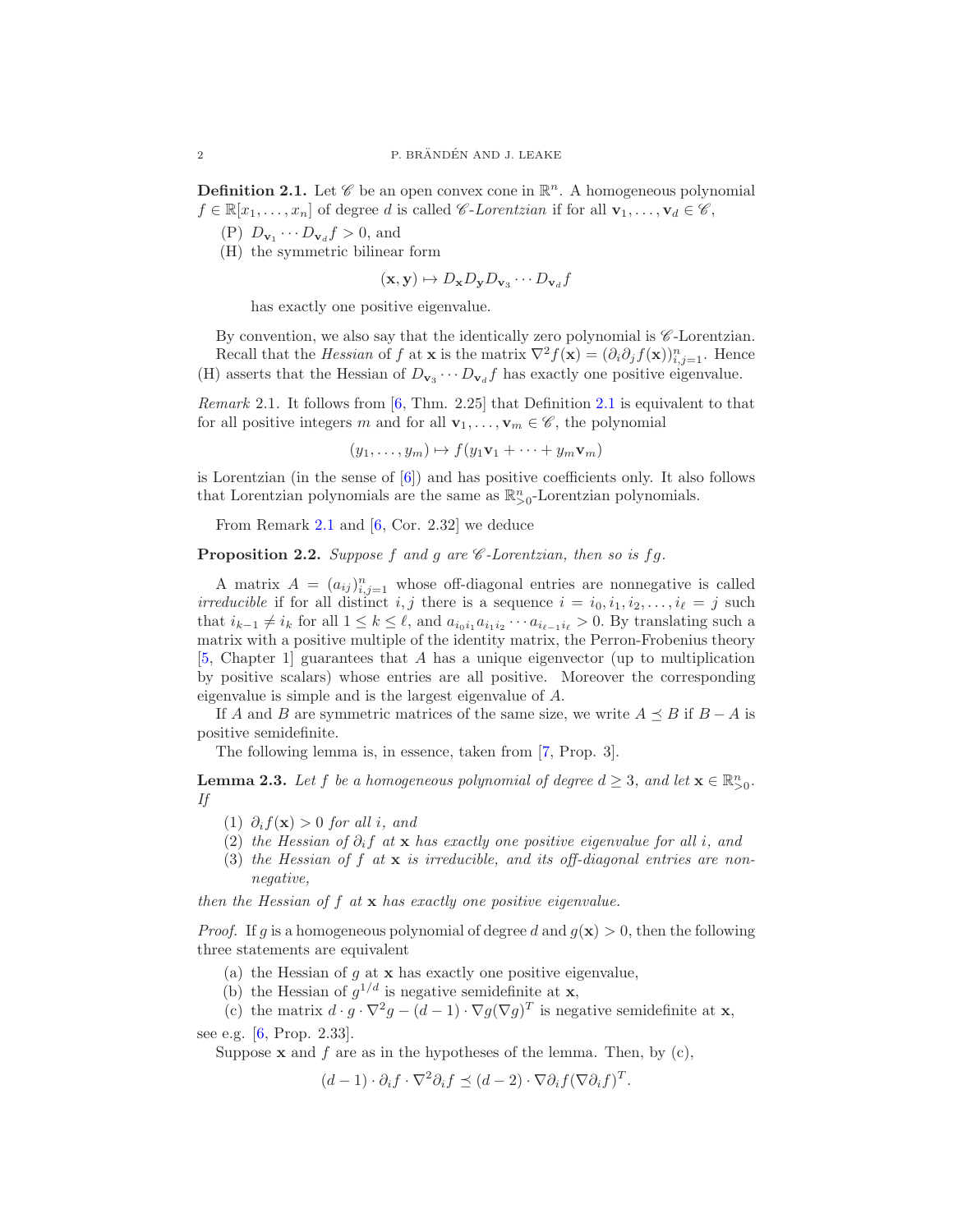Euler's identity,  $d \cdot f(\mathbf{x}) = \sum_{i=1}^{n} x_i \cdot \partial_i f(\mathbf{x})$ , yields

$$
(d-2)\cdot\nabla^2 f = \sum_{i=1}^n x_i \nabla^2 \partial_i f \preceq \sum_{i=1}^n \frac{x_i}{\partial_i f} \frac{(d-2)}{(d-1)} \nabla \partial_i f (\nabla \partial_i f)^T.
$$

Rewrite the above inequality as  $(d-1) \cdot \nabla^2 f \preceq (\nabla^2 f) \Lambda (\nabla^2 f)$ , where  $\Lambda$  is the diagonal matrix diag $(x_1/\partial_1 f, \ldots, x_n/\partial_n f)$ . For the matrix  $B = \Lambda^{1/2} (\nabla^2 f) \Lambda^{1/2}$ , this implies  $B^2 - (d-1)B \succeq 0$ . Hence no eigenvalue of B lies in the open interval  $(0, d - 1)$ . The matrix B is irreducible and has nonnegative off-diagonal entries, so the Perron-Frobenius theorem applies to B. Notice that  $\Lambda^{-1/2}$ **x** is a positive eigenvector of B, and the corresponding eigenvalue is  $d-1$ . Hence  $d-1$  is the unique largest eigenvalue of  $B$  afforded by the Perron-Frobenius theorem. We conclude that B, and thus also  $\nabla^2 f(\mathbf{x})$ , has exactly one positive eigenvalue.  $\square$ 

Recall that the *lineality space* of an open convex cone  $\mathscr{C}$  in  $\mathbb{R}^n$  is  $L_{\mathscr{C}} = \overline{\mathscr{C}} \cap -\overline{\mathscr{C}}$ , i.e., the largest linear space contained in the closure of  $\mathscr C$ . We say that  $\mathscr C$  is *effective* if  $\mathscr{C} = \mathscr{C} \cap \mathbb{R}_{>0}^n + L_{\mathscr{C}}$ .

<span id="page-2-0"></span>**Proposition 2.4.** Let  $f \in \mathbb{R}[x_1, \ldots, x_n]$  be a homogeneous polynomial of degree  $d \geq 3$ , and let  $\mathscr C$  be an open, convex and effective cone in  $\mathbb R^n$ . If

- (1)  $f(\mathbf{x} + \mathbf{w}) = f(\mathbf{x})$  for all  $\mathbf{x} \in \mathbb{R}^n$  and  $\mathbf{w} \in L_{\mathscr{C}}$ , and
- (2)  $D_{\mathbf{v}_1} \cdots D_{\mathbf{v}_d} f > 0$  for all  $\mathbf{v}_1, \ldots, \mathbf{v}_d \in \mathscr{C}$ , and
- (3) the Hessian of  $D_{\mathbf{v}_1} \cdots D_{\mathbf{v}_{d-2}}f$  is irreducible and its off-diagonal entries are nonnegative for all  $\mathbf{v}_1, \ldots, \mathbf{v}_{d-2} \in \mathscr{C}$ , and
- (4)  $\partial_i f$  is  $\mathscr{C}\text{-}Lorentzian$  for all i,

then  $f$  is  $C$ -Lorentzian.

*Proof.* Let  $\mathbf{v}_1, \ldots, \mathbf{v}_{d-3} \in \mathscr{C}$ , and consider the cubic  $g = D_{\mathbf{v}_1} \cdots D_{\mathbf{v}_{d-3}} f$ . Since  $\partial_i f$  is C-Lorentzian, it follows from Definition [2.1](#page-1-0) that so is  $\partial_i g$ . By choosing  $v_{d-2} = x \in \mathscr{C}$ , it follows from (3) that the Hessian  $\nabla^2 g(x)$  is irreducible and its off-diagonal entries are nonnegative. Since

$$
g(\mathbf{x}) = \frac{\partial^{d-3}}{\partial t_1 \cdots \partial t_{d-3}} f\left(\mathbf{x} + \sum_{i=1}^{d-3} t_i \mathbf{v}_i\right), \quad t_1 = \cdots = t_{d-3} = 0,
$$

it follows from (1) that  $g(\mathbf{x} + \mathbf{w}) = g(\mathbf{x})$  for all  $\mathbf{x} \in \mathbb{R}^n$  and  $\mathbf{w} \in L_{\mathscr{C}}$ . Since  $\mathscr{C}$  is effective, we may assume  $\mathbf{x} \in \mathscr{C} \cap \mathbb{R}_{>0}^n$ . Lemma [2.3](#page-1-2) then implies that the Hessian of  $g$  at  $x$  has exactly one positive eigenvalue.

The lemma now follows since the Hessian of  $D_{\mathbf{v}_1} \cdots D_{\mathbf{v}_{d-3}}f$  at **x** is equal to the Hessian of  $D_{\mathbf{v}_1} \cdots D_{\mathbf{v}_{d-3}} D_{\mathbf{x}} f$ .

## <span id="page-2-1"></span>3. Polynomials associated to graded sub-posets of Boolean lattices

Let  $\mathscr{B}(E) = \{ S : S \subseteq E \}$  denote the *Boolean lattice* of subsets of a finite set E. In this section  $\mathscr{P} = (X, \leq)$  will be any sub-poset of  $\mathscr{B}(E)$ , for which each finite closed interval  $[K, L]_{\mathscr{P}} = \{F \in \mathscr{P} : K \leq F \leq L\}$  in  $\mathscr{P}$  is graded. We write  $K \prec L$ if  $K < L$  and there is no  $F \in \mathscr{P}$  for which  $K < F < L$ .

For  $\emptyset \subseteq K \subseteq L$ , let  $\mathscr{E}_K^L = \{(y_S)_{K \subset S \subset L} : y_S \in \mathbb{R}\} = \mathbb{R}^m$ , where  $m = 2^{|L \setminus K|} - 2$ . Denote by  $\mathscr{M}_{K}^{L}$ , the subspace of modular elements **y** in  $\mathscr{E}_{K}^{L}$ , i.e.,

$$
y_S + y_T = y_{S \cap T} + y_{S \cup T}, \quad \text{for all } S, T,
$$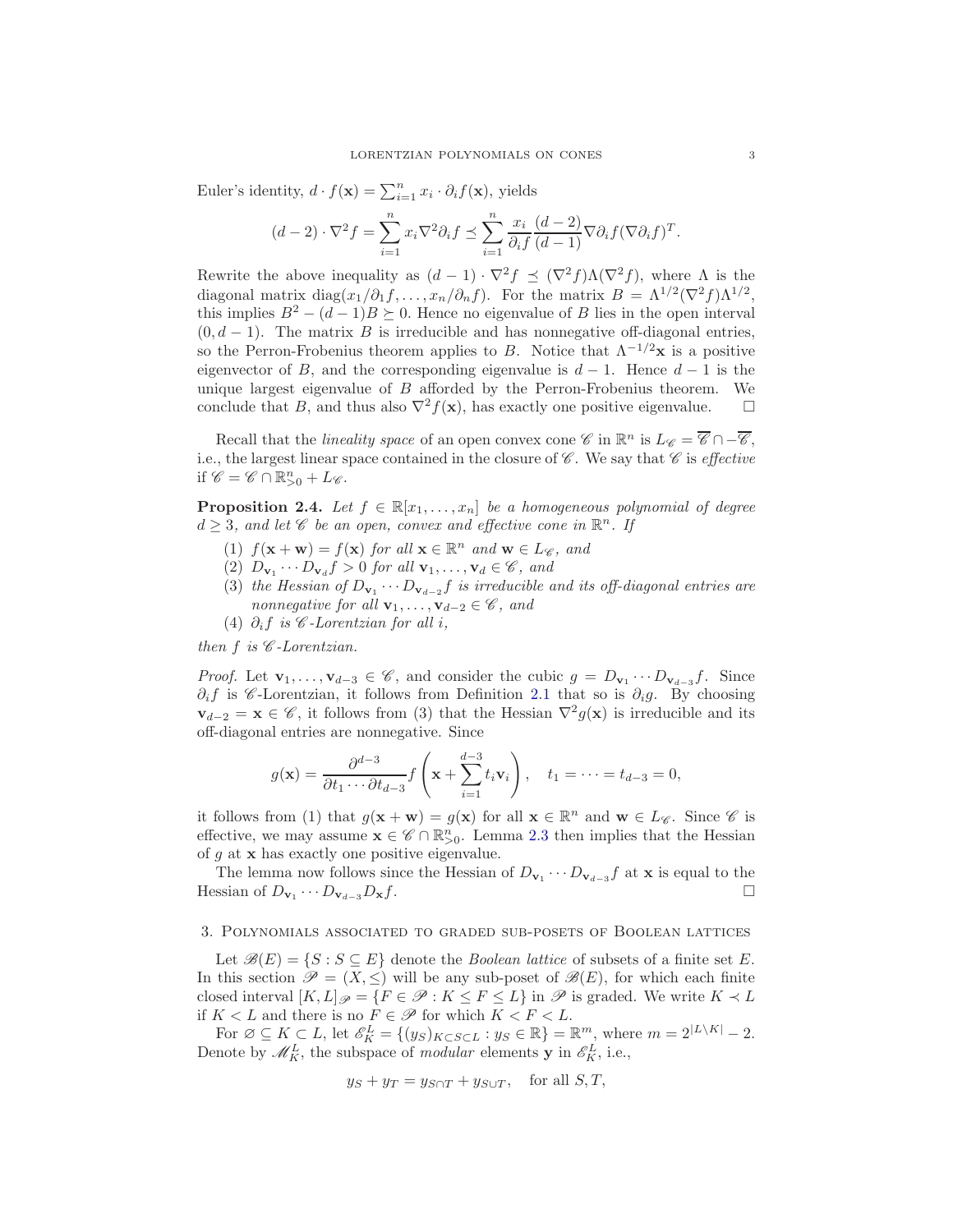where  $y_K = y_L = 0$ . It follows that  $\mathbf{y} \in \mathcal{M}_K^L$  if and only if there are real numbers  $y_e, e \in L \setminus K$ , for which  $\sum_{e \in L \setminus K} y_e = 0$  and  $y_S = \sum_{e \in S \setminus K} y_e$ , for all  $K \subset S \subset L$ . If  $K \subseteq F \subset G \subseteq L$ , define a linear projection  $\pi_F^G : \mathscr{E}_K^L \to \mathscr{E}_F^G$  by

$$
\pi_F^G(\mathbf{t}) = \left( t_S - t_G \frac{|S \setminus F|}{|G \setminus F|} - t_F \frac{|G \setminus S|}{|G \setminus F|} \right)_{F \subset S \subset G},
$$

where  $t_K = t_L = 0$ .

Let  $r(K, L)$  be the rank of the interval  $[K, L]\mathscr{P}$ , and let  $d(K, L) = r(K, L) - 1$ . We define a polynomial  $\text{pol}_K^L(\mathbf{t})$ , of degree  $d(K, L)$ , in the variables  $\{t_F : K < F < L\}$ , for each  $K < L$  in  $\mathscr{P}$ . In Section [5](#page-8-0) we will prove that  $\text{pol}_{K}^{L}(\mathbf{t})$  is the volume polynomial of the Chow ring of a matroid, as defined in [\[1\]](#page-9-1). Notice that while  $\text{pol}_{K}^{L}(\mathbf{t})$  is defined on variables indexed by  $F \in \mathscr{P}$  such that  $K < F < L$ , we will often consider it as a polynomials in the larger set of variables  $\{t_S : K \subset S \subset L\}$ .

**Definition 3.1.** The polynomial  $\text{pol}_K^L(\mathbf{t})$ , associated to  $K < L$  in  $\mathscr P$  is defined recursively as follows.

<span id="page-3-0"></span>If 
$$
d(K, L) = 0
$$
, then  $\text{pol}_K^L(\mathbf{t}) = 1$ . If  $d(K, L) \ge 1$ , then  
\n
$$
d(K, L) \cdot \text{pol}_K^L(\mathbf{t}) = \sum_{K < F < L} t_F \cdot \text{pol}_K^F(\pi_K^F(\mathbf{t})) \cdot \text{pol}_F^L(\pi_F^L(\mathbf{t})).\tag{3.1}
$$

**Example 3.1.** If  $d(K, L) = 1$ , then  $\text{pol}_K^L(\mathbf{t}) = \sum_{K \prec F \prec L} t_F$ . If  $d(K, L) = 2$ , then

<span id="page-3-5"></span>
$$
2 \cdot \text{pol}_{K}^{L}(\mathbf{t}) = \sum_{K \prec F \prec G \prec L} \left( 2 \cdot t_F t_G - t_F^2 \cdot \frac{|L \setminus G|}{|L \setminus F|} - t_G^2 \cdot \frac{|F \setminus K|}{|G \setminus K|} \right). \tag{3.2}
$$

Let  $\mathscr{C}_{K}^{L}$  denote the open convex cone in  $\mathscr{C}_{K}^{L}$  consisting of all *strictly sub-modular*  $y \in \mathscr{E}_K^L$  i.e.,

$$
y_S + y_T > y_{S \cap T} + y_{S \cup T}
$$

for all incomparable S and T, where  $y_K = y_L = 0$ . Hence the lineality space of  $\mathscr{C}_{K}^{L}$ is  $\mathscr{M}_K^L$ .

<span id="page-3-4"></span>**Lemma 3.1.** If  $|L \setminus K| \geq 2$ , then  $\mathscr{C}_{K}^{L}$  is effective.

*Proof.* It is plain to see that  $\mathbf{v} = (|S \setminus K| \cdot |L \setminus S|)_{K \subset S \subset L} \in \mathscr{C}_{K}^{L} \cap \mathbb{R}_{>0}^{(K,L)}$ , where  $(K, L) = \{S : K \subset S \subset L\}$ . Suppose  $y \in \mathscr{C}_{K}^{L}$ . Then  $z := y - \epsilon v \in \mathscr{C}_{K}^{L}$ , for  $\epsilon > 0$  sufficiently small. By e.g. [\[10,](#page-9-9) Prop. 4.4], there exists  $\mathbf{w} \in \mathcal{M}_K^L$  such that  $\mathbf{z}+\mathbf{w}\in\mathbb{R}_{>0}^{(K,L)}$  $\sum_{\geq 0}^{(K,L)}$ . But then  $\mathbf{y} + \mathbf{w} = \mathbf{z} + \mathbf{w} + \epsilon \mathbf{v} \in \mathbb{R}_{>0}^{(K,L)}$ , as desired.

<span id="page-3-2"></span>**Lemma 3.2.** Suppose  $f \in \mathbb{R}[t_1,\ldots,t_n]$  is a homogeneous polynomial of degree d, and that  $df = \sum_{i=1}^{n} t_i Q_i$ , where  $Q_1, \ldots, Q_n$  are homogeneous polynomials of degree  $d-1$  for which  $\partial_i Q_j = \partial_j Q_i$ , for all i, j. Then  $Q_i = \partial_i f$ , for all i.

Proof. By Euler's identity,

$$
d\partial_j f = \partial_j (t_j Q_j) - t_j \partial_j Q_j + \sum_{i=1}^n t_i \partial_j Q_i = Q_j + \sum_{i=1}^n t_i \partial_i Q_j = Q_j + (d-1)Q_j = dQ_j.
$$

<span id="page-3-3"></span>**Lemma 3.3.** If  $K < F < L$ , then

<span id="page-3-1"></span>
$$
\frac{\partial}{\partial t_F} \operatorname{pol}_K^L(\mathbf{t}) = \operatorname{pol}_K^F(\pi_K^F(\mathbf{t})) \cdot \operatorname{pol}_F^L(\pi_F^L(\mathbf{t})).
$$
\n(3.3)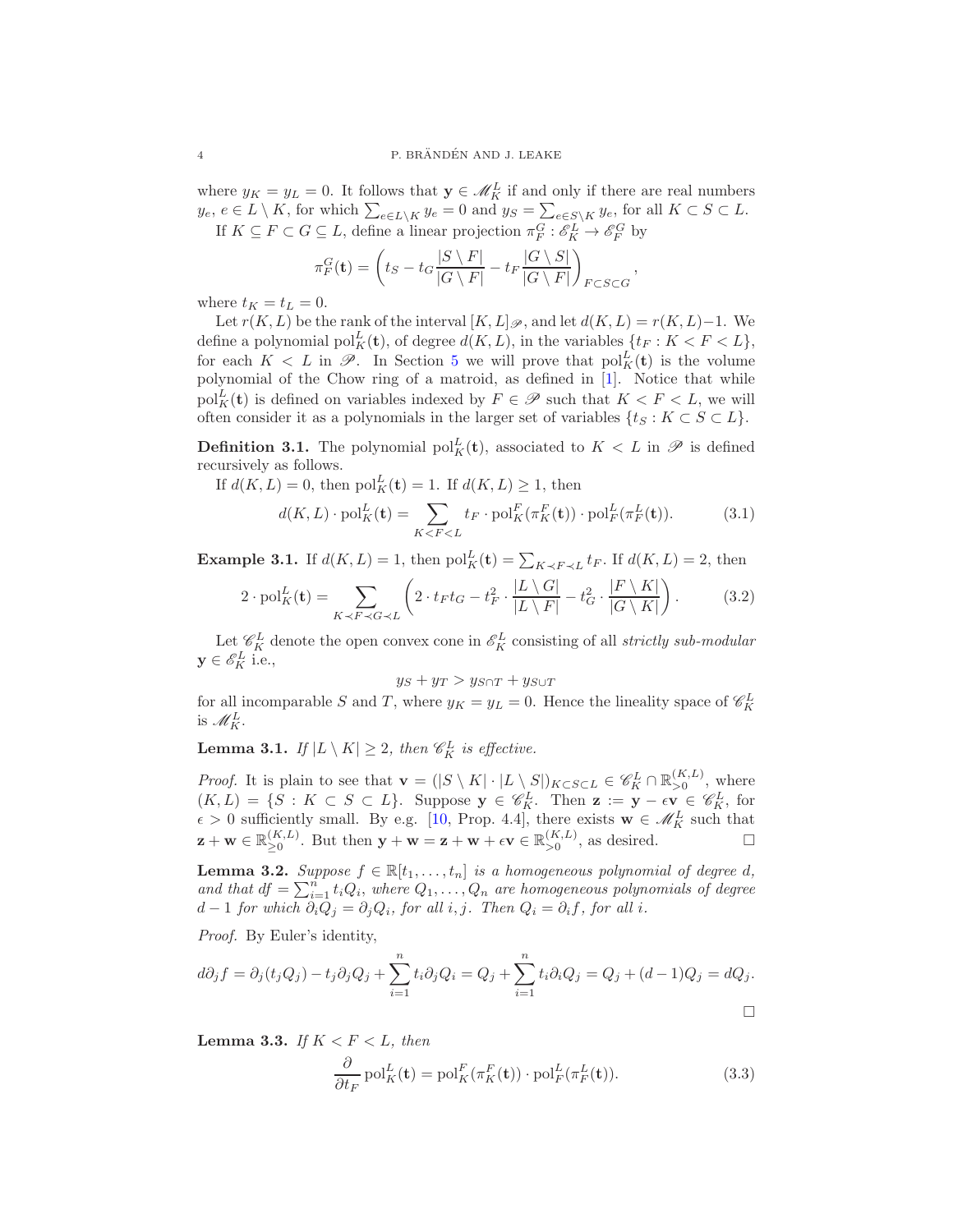*Proof.* By induction it follows from [\(3.1\)](#page-3-0) that  $\partial_{t_F} \partial_{t_G} \text{pol}_K^L(\mathbf{t}) = 0$ , unless F and G are comparable. We now prove [\(3.3\)](#page-3-1) by induction over  $d = d(K, L)$ , the case when  $d = 1$  being clear. Suppose  $d > 1$ , and let  $Q_F(\mathbf{t}) = \text{pol}_K^F(\pi_K^F(\mathbf{t})) \cdot \text{pol}_F^L(\pi_F^L(\mathbf{t}))$ . By Lemma [3.2,](#page-3-2) it remains to prove  $\partial_{t_F} Q_G(\mathbf{t}) = \partial_{t_G} Q_F(\mathbf{t})$ , for all  $G \leq F$ . By induction

$$
\frac{\partial}{\partial t_F} Q_G(\mathbf{t}) = \text{pol}_K^G(\pi_K^G(\mathbf{t})) \cdot \text{pol}_G^F(\pi_G^F \pi_G^L(\mathbf{t})) \cdot \text{pol}_F^L(\pi_F^L \pi_G^L(\mathbf{t})),
$$

and

$$
\frac{\partial}{\partial t_G} Q_F(\mathbf{t}) = \text{pol}_K^G(\pi_K^G \pi_K^F(\mathbf{t})) \cdot \text{pol}_G^F(\pi_G^F \pi_K^F(\mathbf{t})) \cdot \text{pol}_F^L(\pi_F^L(\mathbf{t})).
$$

Now  $\partial_{t_F} Q_G(\mathbf{t}) = \partial_{t_G} Q_F(\mathbf{t})$  follows since  $\pi_G^F \pi_K^L = \pi_G^F$  whenever  $K \subseteq G \subset F \subseteq$  $L.$ 

The proof of the next lemma is left to the reader.

<span id="page-4-0"></span>**Lemma 3.4.** If  $K \subseteq G \subset F \subseteq L$ , then  $\pi_G^F : \mathcal{M}_K^L \to \mathcal{M}_G^F$  and  $\pi_G^F : \mathcal{C}_K^L \to \mathcal{C}_G^F$ .

We call a sub-poset  $\mathscr P$  of  $\mathscr B(E)$  balanced if for each  $K < L$  in  $\mathscr P$  such that  $d(K, L) = 1,$ 

$$
|\{K
$$

In particular,  $\mathscr P$  is balanced if  $\{A\setminus K\}_{K\prec A\leq L}$  partitions  $L\setminus K$ , whenever  $d(K, L)$  = 1. If so, we say that  $\mathscr P$  is 1-balanced.

<span id="page-4-1"></span>**Lemma 3.5.** Suppose  $\mathscr P$  is balanced, and let  $K < L$ . Then  $\text{pol}_K^L(\mathbf x+\mathbf y) = \text{pol}_K^L(\mathbf x)$ , for all  $\mathbf{x} \in \mathscr{E}_K^L$  and  $\mathbf{y} \in \mathscr{M}_K^L$ .

*Proof.* The proof is by induction on  $d(K, L)$ . Suppose  $d(K, L) = 1$ . Since y is modular and  $\text{pol}_K^L$  is linear,

$$
\mathrm{pol}_{K}^{L}(\mathbf{x} + \mathbf{y}) - \mathrm{pol}_{K}^{L}(\mathbf{x}) = \sum_{i \in L \setminus K} y_{i} \cdot |\{K < F < L : F \ni i\}|.
$$

The case when  $d = 1$  thus follows since  $\mathscr P$  is balanced and  $\sum_{i \in L \setminus K} y_i = 0$ .

Consider the space  $\mathscr W$  of all homogeneous polynomials  $f(\mathbf{t})$  in  $\mathbb{R}[t_S : F \subset S \subset L]$ for which  $f(\mathbf{t}+\mathbf{y}) = f(\mathbf{t})$ , for all  $\mathbf{y} \in \mathcal{M}_K^L$ . Then  $f \in \mathcal{W}$  if and only if  $\partial^{\alpha} f(\mathbf{y}) = 0$  for all  $y \in W$  and  $|\alpha| < \deg(f)$ , since  $f(t + y) = f(t)$  is supposed to be homogeneous. By induction it follows from [\(3.1\)](#page-3-0) that  $\text{pol}_{K}^{L}(\mathbf{y}) = 0$  for all  $\mathbf{y} \in \mathscr{M}_{K}^{L}$ , whenever  $d(K, L) \geq 1$ . Suppose  $d(K, L) > 1$ . Then  $\partial_{t_F}$  pol<sup>L</sup><sub>K</sub> ∈ *W* by Lemma [3.3,](#page-3-3) Lemma [3.4](#page-4-0) and induction. Hence  $\partial^{\alpha} \text{pol}_{K}^{L}(\mathbf{y}) = 0$  for all  $|\alpha| < d(K, L)$ , so that  $\text{pol}_{K}^{L} \in \mathscr{W}$ .  $\Box$ 

We call P interval connected if for each  $K < L$  with  $d(K, L) > 2$  and  $F, G \in$  $(K, L)_{\mathscr{P}} = \{H \in \mathscr{P} : K < H < L\}$ , there exists elements  $F_i \in (K, L)_{\mathscr{P}}$  such that  $F = F_0 \lessgtr F_1 \lessgtr F_2 \lessgtr \cdots \lessgtr F_k = G$ , where  $F_i \lessgtr F_{i+1}$  means  $F_i < F_{i+1}$  or  $F_i > F_{i+1}.$ 

<span id="page-4-2"></span>**Lemma 3.6.** Suppose  $\mathscr P$  is balanced, and that  $K < L$ . If  $\mathbf{v}_1, \ldots, \mathbf{v}_d \in \mathscr C_K^L$ , then  $D_{\mathbf{v}_1} \cdots D_{\mathbf{v}_d}$  pol $_K^L > 0$ . Moreover if  $d(K, L) \geq 2$  and  $\mathscr P$  is interval connected, then the Hessian of the quadratic  $D_{\mathbf{v}_1} \cdots D_{\mathbf{v}_{d-2}}$  pol<sup>L</sup><sub>i</sub> is irreducible, and its off-diagonal entries are nonnegative.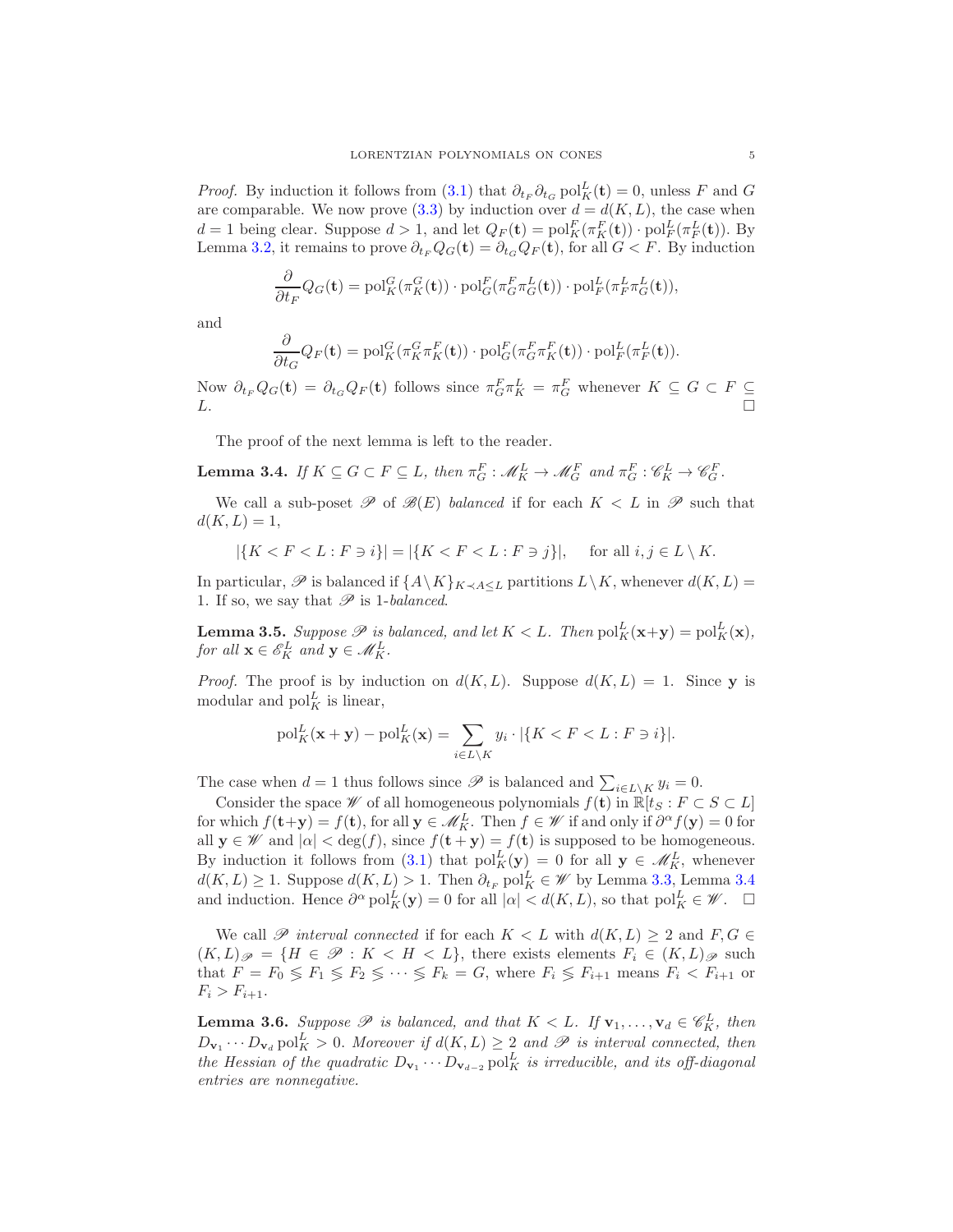*Proof.* We start by proving the first assertion by induction on  $d = d(K, L)$ . We need to prove that all coefficients of the polynomial  $\text{pol}_{K}^{L}(s_{1}\mathbf{v}_{1} + \cdots + s_{d}\mathbf{v}_{d})$  are positive. By Lemmas [3.1](#page-3-4) and [3.5,](#page-4-1) we may assume that all entries of  $\mathbf{v}_i \in \mathscr{C}_{K}^{L}$ are positive for all  $i$ . The first assertion now follows by induction using  $(3.1)$  and Lemma [3.4.](#page-4-0)

For  $K < F_1 < F_2 < L$ , let

$$
g(\mathbf{t}) = \frac{\partial^2}{\partial t_{F_1} \partial t_{F_2}} \text{pol}_K^L(\mathbf{t}) = \text{pol}_K^{F_1}(\pi_K^{F_1}(\mathbf{t})) \cdot \text{pol}_{F_1}^{F_2}(\pi_{F_1}^{F_2}(\mathbf{t})) \cdot \text{pol}_{F_2}^L(\pi_{F_2}^L(\mathbf{t})).
$$

As above, it follows that all coefficients of  $g(s_1\mathbf{v}_1 + \cdots + s_{d-2}\mathbf{v}_{d-2})$  are positive, whenever  $\mathbf{v}_1,\ldots,\mathbf{v}_{d-2} \in \mathscr{C}_{K}^L$ . Hence  $\partial_{t_{F_1}} \partial_{t_{F_2}} D_{\mathbf{v}_1} \cdots D_{\mathbf{v}_{d-2}}$  pol $_K^L > 0$ . Also the entries corresponding to non-comparable  $\dot{F}_1$  and  $F_2$  are zero. Since  $\mathscr P$  is interval connected it follows that the Hessian of  $D_{\mathbf{v}_1} \cdots D_{\mathbf{v}_{d-2}}$  pol<sup>L</sup><sub>K</sub> is irreducible.  $\Box$ 

Recall, see e.g. [\[11\]](#page-10-1), that a sub-poset  $\mathscr P$  of  $\mathscr B(E)$  is the *lattice of flats of a* matroid on E if and only if

- $(F1)$   $E \in \mathscr{P}$ ,
- (F2) If  $F, G \in \mathscr{P}$ , then  $F \cap G \in \mathscr{P}$ ,
- (F3) For each K in  $\mathscr{P}, \{A \setminus K\}_{K\prec A}$  partitions  $E \setminus K$ .

Hence, the lattice of flats of a matroid is 1-balanced. Also lattices of flats of matroids are graded and semimodular, see [\[11,](#page-10-1) Chapter 1.7]. Recall [\[12,](#page-10-2) Prop. 3.3.2] that a finite lattice L is semimodular if and only if for all  $a, b \in \mathcal{L}$ ,

if a and b cover  $a \wedge b$ , then  $a \vee b$  covers a and b.

From semimodularity it follows that lattices of flats of matroids are interval connected. From  $(F1)$ – $(F3)$  it follows that each closed interval of the lattice flats of a matroid is again the lattice of flats of a matroid.

<span id="page-5-0"></span>**Theorem 3.7.** If  $[K,L]_{\mathscr{P}}$  is the lattice of flats of a matroid, then  $\text{pol}_{K}^{L}$  is  $\mathscr{C}_{K}^{L}$ Lorentzian.

*Proof.* We shall apply Proposition [2.4](#page-2-0) for  $\mathcal{C} = \mathcal{C}_K^L$  and  $\mathcal{W} = \mathcal{M}_K^L$ . The proof is by induction on  $d(K, L)$ . The case when  $d(K, L) \leq 1$  is clear. Also, by Lemma [3.5](#page-4-1) and Lemma [3.6](#page-4-2) and the discussion preceding the lemma,  $(1)$ – $(3)$  of Proposition [2.4](#page-2-0) are satisfied. Suppose  $d(K, L) \geq 2$ . By Lemma [3.3,](#page-3-3) Lemma [3.4,](#page-4-0) Proposition [2.2](#page-1-3) and induction,  $\partial_{t_F}$  pol<sup>L</sup><sub>K</sub> is  $\mathscr{C}_{K}^L$ -Lorentzian for each  $F \in (K, L)_{\mathscr{P}}$ . Hence it remains to prove the case when  $d(K, L) = 2$ .

Suppose  $d(K, L) = 2$ . We need to prove that the Hessian of pol<sub>K</sub> has exactly one positive eigenvalue. Denote flats of rank one in  $[K, L]\mathscr{P}$  by F, and flats of rank two by  $G$ .

Since  $[K, L]_{\mathscr{P}}$  is 1-balanced,

$$
\sum_{F:FF} \frac{|L \setminus G|}{|L \setminus F|} = |\{G:G>F\}| - 1.
$$

We deduce from [\(3.2\)](#page-3-5) that  $2\text{ pol}_K^L = 2\sum_{F < G} t_F t_G - \sum_{F < G} t_F^2 + \sum_F t_F^2 - \sum_G t_G^2$ . Notice that

$$
\sum_G \left(t_G - \sum_{F < G} t_F \right)^2 = \sum_G t_G^2 - 2 \sum_{F < G} t_F t_G + \sum_{F < G} t_F^2 + \sum_G \sum_{\substack{F_1 \neq F_2 \\ F_1, F_2 < G}} t_{F_1} t_{F_2}.
$$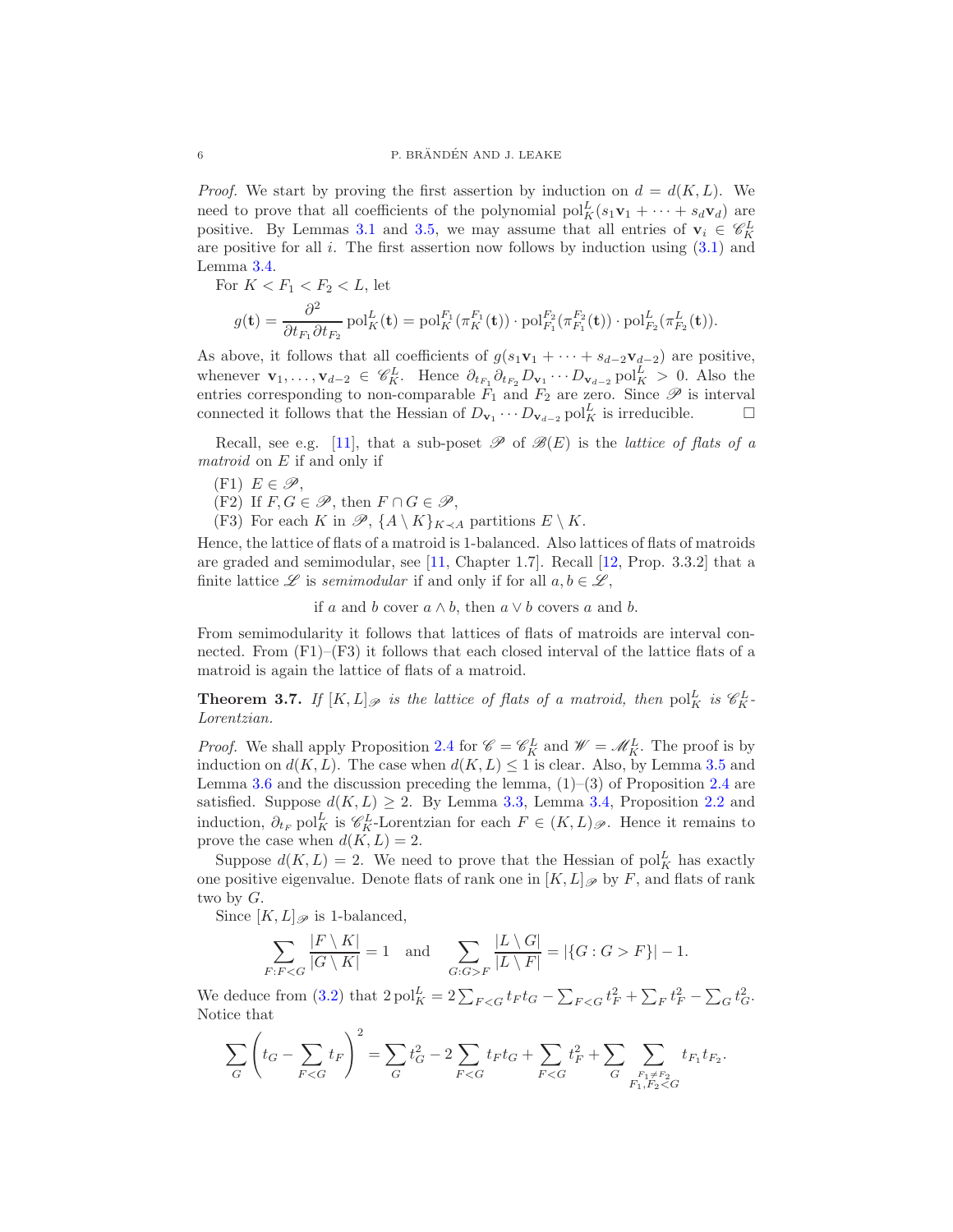Since  $[K, L]_{\mathscr{P}}$  is semimodular,

$$
\sum_{G} \sum_{\substack{F_1 \neq F_2 \\ F_1, F_2 < G}} t_{F_1} t_{F_2} = \sum_{F_1 \neq F_2} t_{F_1} t_{F_2} = \left(\sum_{F} t_{F}\right)^2 - \sum_{F} t_{F}^2.
$$

Combining the equations above, we conclude

$$
2\operatorname{pol}_{K}^{L}=\left(\sum_{F}t_{F}\right)^{2}-\sum_{G}\left(t_{G}-\sum_{F
$$

<span id="page-6-0"></span>which proves that the Hessian of  $pol_K^L$  has exactly one positive eigenvalue.  $\Box$ 

## 4. Log-concavity of the reduced characteristic polynomial

The characteristic polynomial of a matroid M is

$$
\chi_{\mathcal{M}}(t) = \sum_{F \in \mathscr{L}(\mathcal{M})} \mu(\varnothing, F) t^{r(F, E)}.
$$
\n(4.1)

If M has rank at least one, then  $\chi_M(t)$  is divisible by  $t-1$ , see [\[14,](#page-10-3) Section 7]. The *reduced characteristic polynomial* of a matroid M is then  $\overline{\chi}_{M}(t) = \chi_{M}(t)/(t-1)$ . Recall that a sequence  ${a_k}_{k=0}^d$  is *log-concave* if  $a_k^2 \ge a_{k-1}a_{k+1}$  for all  $0 < k < d$ . The next theorem, which was first proved by Adiprasito, Huh and Katz [\[1\]](#page-9-1), solved the Heron-Rota-Welsh conjecture. We provide an alternative proof below.

<span id="page-6-1"></span>Theorem 4.1. The absolute values of the coefficients of the reduced characteristic polynomial of a matroid form a log-concave sequence.

Consider the following two elements in the closure of  $\mathscr{C}_{K}^{L}$ :

$$
\alpha_K^L = \left(\frac{|S \setminus K|}{|L \setminus K|}\right)_{K \subset S \subset L} \text{ and } \beta_K^L = \left(\frac{|L \setminus S|}{|L \setminus K|}\right)_{K \subset S \subset L}
$$

For  $i \in L \setminus K$ , let  $\alpha_{K,i}^L = (a_S)_{K \subset S \subset L}$  and  $\beta_{K,i}^L = (b_S)_{K \subset S \subset L}$  be the 0/1-valued vectors defined by  $a_S = 1$  if and only if  $i \in S$  and  $b_S = 1$  if and only if  $i \notin S$ . Then

<span id="page-6-2"></span>
$$
\alpha_K^L - \alpha_{K,i}^L \in \mathcal{M}_K^L \quad \text{and} \quad \beta_K^L - \beta_{K,i}^L \in \mathcal{M}_K^L,\tag{4.2}
$$

.

for all  $i \in L \setminus K$ .

The elements  $\alpha_K^L$  and  $\beta_K^L$  behave well under the projections considered Section [3.](#page-2-1) We leave the proof to the reader.

<span id="page-6-3"></span>Lemma 4.2. If  $K < F < L$ , then

$$
\pi_K^F(\alpha_K^L) = 0, \quad \pi_K^F(\beta_K^L) = \beta_K^F, \quad \pi_F^L(\alpha_K^L) = \alpha_F^L, \quad \pi_F^L(\beta_K^L) = 0.
$$

<span id="page-6-4"></span>**Lemma 4.3.** If  $\mathscr P$  is 1-balanced, then  $\text{pol}_K^L(\alpha_K^L) = 1/d(K, L)!$  for all  $K < L$ .

*Proof.* Let  $i \in L \setminus K$ , and let  $\alpha_{K,i}^L = (a_S)_{K \subset S \subset L}$ . Since  $\mathscr P$  is 1-balanced, there is a unique  $H \in [K, L]_{\mathscr{P}}$  containing i for which  $K \prec H \prec L$ . By [\(3.1\)](#page-3-0), [\(4.2\)](#page-6-2) and Lemma [4.2,](#page-6-3)

$$
d(K, L) \cdot \text{pol}_{K}^{L}(\alpha_{K}^{L}) = \sum_{K < F < L} a_F \cdot \text{pol}_{K}^{F}(0) \cdot \text{pol}_{F}^{L}(\alpha_{F}^{L}) = \text{pol}_{H}^{L}(\alpha_{H}^{L}),
$$

from which the lemma follows by induction over  $d(K, L)$ .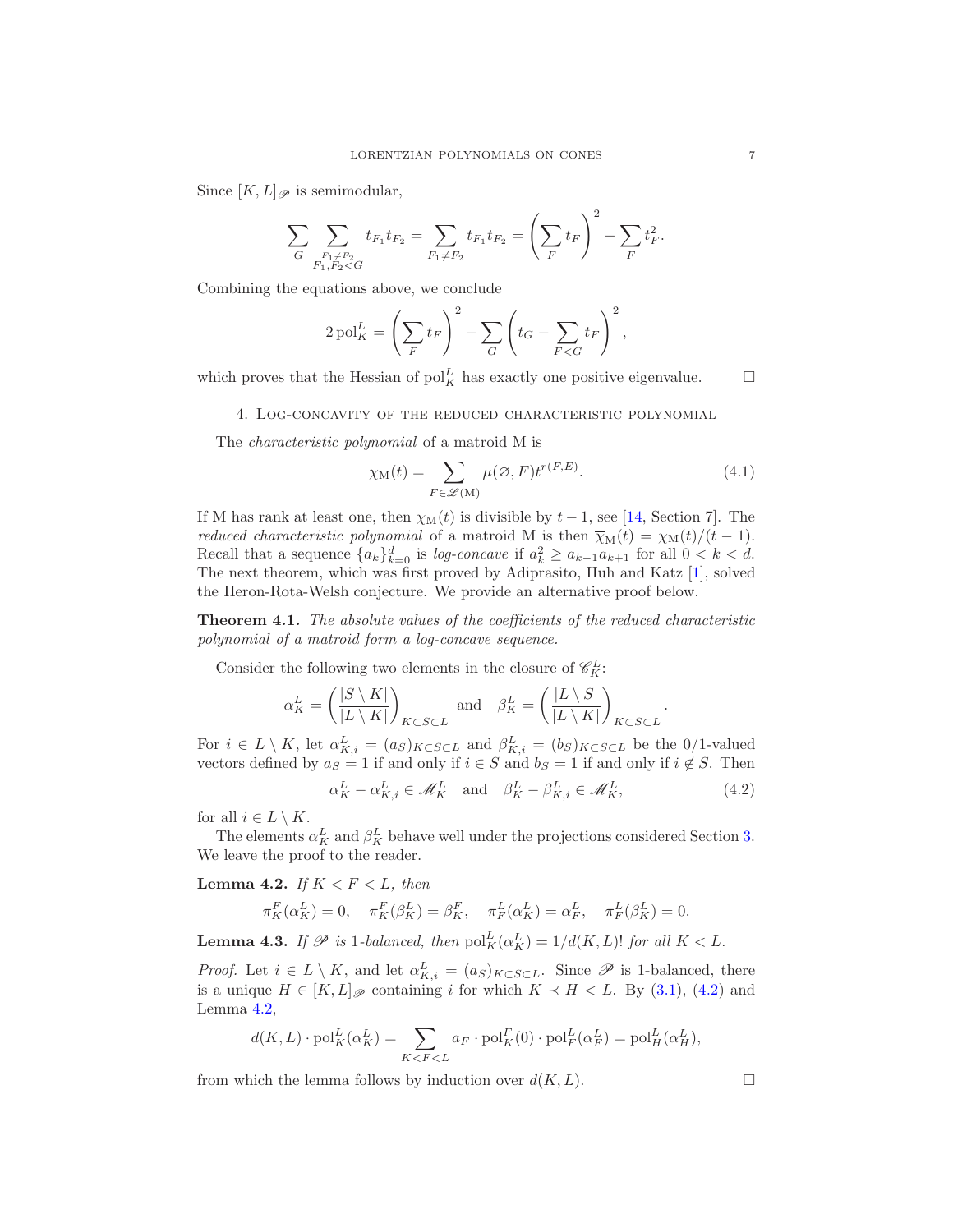Recall the Möbius function of a locally finite poset  $[12, Section 3.7]$ . The next theorem is usually stated as a consequence of Weisner's theorem, see [\[12,](#page-10-2) p. 277].

**Theorem 4.4** (Weisner's theorem). If  $x \prec a \prec y$  are elements in a semimodular lattice, then  $\mu(x, y) = -\sum_{b} \mu(x, b)$  where the sum is over all b for which  $x < b \prec y$ and  $a \nless b$ .

A consequence of Weisner's theorem is that the Möbius function of a semimodular lattice L alternates in sign, i.e.,  $(-1)^{\rho(b)-\rho(a)}\mu(a,b) \geq 0$ , where  $\rho$  is the rank function of  $\mathscr{L}$ .

<span id="page-7-0"></span>**Lemma 4.5.** If  $\mathscr P$  is the lattice of flats of a matroid and  $K < L$  in  $\mathscr P$ , then  $\text{pol}_{K}^{L}(\beta_{K}^{L}) = |\mu(K, L)|/d(K, L)!$ .

*Proof.* Let  $i \in L \setminus K$ , and let  $\beta_{K,i}^L = (b_S)_{K \subset S \subset L}$ . Then, by [\(3.1\)](#page-3-0), [\(4.2\)](#page-6-2) and Lemma [4.2,](#page-6-3)

$$
d(K, L) \cdot \text{pol}_K^L(\beta_K^L) = \sum_{K < F < L} b_F \cdot \text{pol}_K^F(\beta_K^F) \cdot \text{pol}_F^L(0) = \sum_{\substack{F \not\ni i \\ K < F < L}} \text{pol}_K^F(\beta_K^F).
$$

The lemma now follows by induction and Weisner's theorem.

<span id="page-7-1"></span>**Theorem 4.6.** Suppose  $[K, L]_{\mathscr{P}}$  is the lattice of flats of a matroid. If  $i \in L \setminus K$ , then

$$
d(K, L)! \cdot \text{pol}_{K}^{L}(s\alpha_{K}^{L} + t\beta_{K}^{L}) = \sum_{\substack{K \leq F < L \\ i \notin F}} \binom{d(K, L)}{r(K, F)} \cdot |\mu(K, F)| \cdot t^{r(K, F)} s^{d(F, L)}.
$$

*Proof.* Let  $f(t) = \text{pol}_K^L(s\alpha_K^L + t\beta_K^L)$ . Then by Lemmas [3.3,](#page-3-3) [4.2,](#page-6-3) [4.3](#page-6-4) and [4.5,](#page-7-0) [\(4.2\)](#page-6-2) and the chain rule,

$$
f'(t) = \sum_{\substack{K < F < L \\ i \notin F}} |\mu(K, F)| \cdot \frac{t^{d(K, F)}}{d(K, F)!} \frac{s^{d(F, L)}}{d(F, L)!}.
$$

The lemma follows since by Lemma [4.3,](#page-6-4)  $f(0) = s^{d(K,L)}/d(K,L)!$ .

<span id="page-7-2"></span>**Lemma 4.7** (Cor. 7.27, [\[14\]](#page-10-3)). If  $i \in E$  is not a loop, then

$$
\overline{\chi}_{\mathcal{M}}(t) = \sum_{F \not\ni i} \mu(\varnothing, F) t^{d(F, E)}.
$$
\n(4.3)

If f is  $\mathscr C$ -Lorentzian and  $\mathbf{v}_1$  and  $\mathbf{v}_2$  are in the closure of  $\mathscr C$ , then the bivariate polynomial  $f(s\mathbf{v}_1+t\mathbf{v}_2)=\sum_{k=0}^d\binom{d}{k}a_ks^{d-k}t^k$  is Lorentzian by Remark [2.1](#page-1-1) and the fact that the space of Lorentzian polynomials of degree  $d$  is closed. By  $[6, \mathrm{Example}$ 2.26], the sequence  ${a_k}_{k=0}^d$  is *log-concave*.

*Proof of Theorem [4.1.](#page-6-1)* Let  $b_k$  denote the absolute value of the coefficient in front of  $t^k$  in the reduced characteristic polynomial of M. Then

$$
\sum_{k=0}^{r-1} {r-1 \choose k} \cdot b_k \cdot s^{r-1-k} t^k = (r-1)! \cdot \text{pol}_{\varnothing}^E(s\alpha_{\varnothing}^E + t\beta_{\varnothing}^E),
$$

by Theorem [4.6](#page-7-1) and Lemma [4.7.](#page-7-2) The theorem now follows from Theorem [3.7](#page-5-0) and the discussion above.  $\hfill\Box$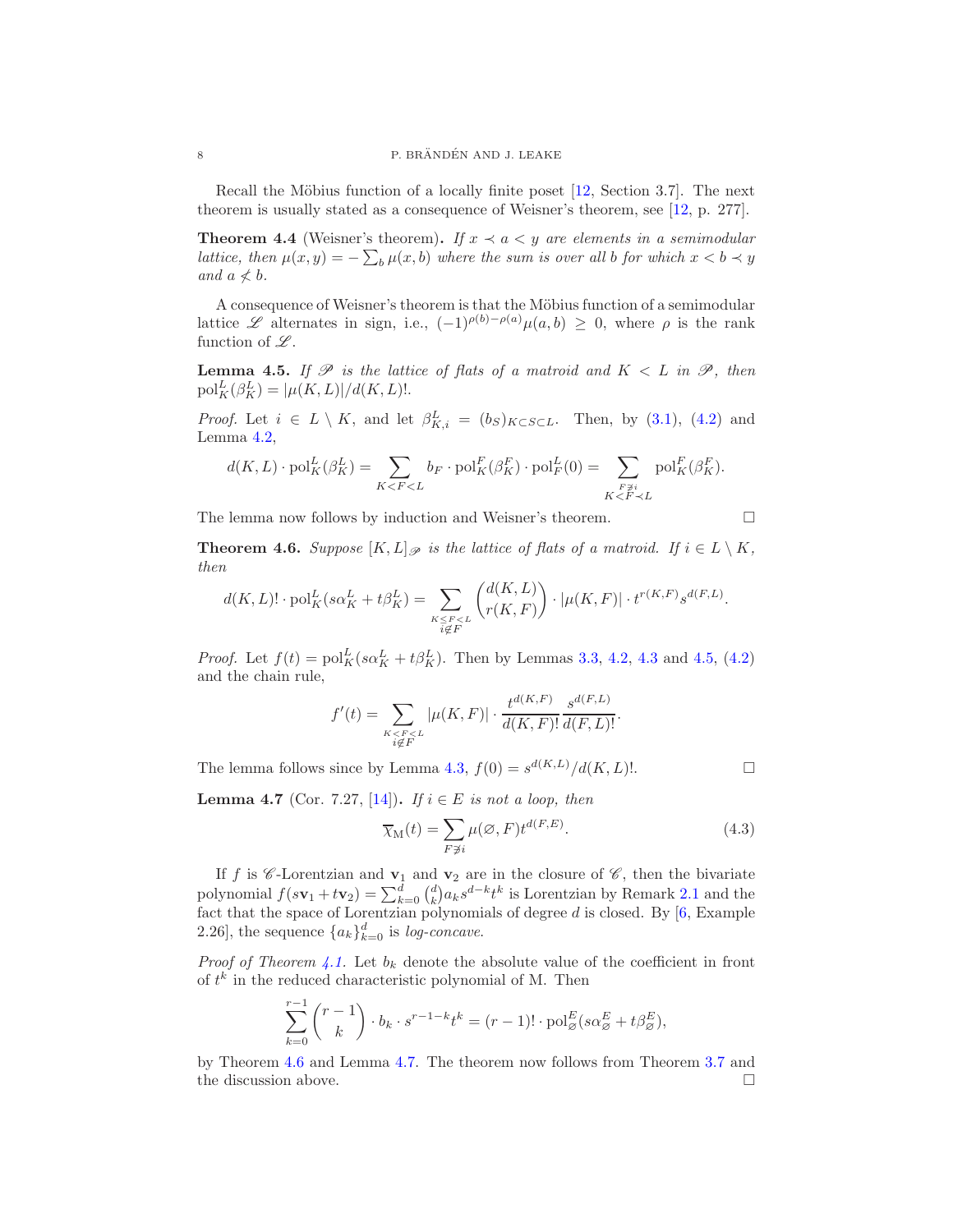#### 5. The volume polynomial of the Chow ring of a matroid

<span id="page-8-0"></span>Although it is not used in or proofs of Theorems [3.7](#page-5-0) and [4.1,](#page-6-1) we prove in this section that if  $K < L$  are flats of a matroid M, then the polynomial  $\text{pol}_{K}^{L}$  is the volume polynomial of the Chow ring of the matroid obtained from M by restricting to  $L$ , and then contracting  $K$ . The Chow ring of a matroid was introduced by Feichtner and Yuzvinsky in [\[9\]](#page-9-10), and Adiprasito, Huh and Katz [\[1\]](#page-9-1) developed a Hodge theory for it. For our purposes it will be convenient to define the Chow ring of a nonempty open interval of the lattice of flats of a matroid, although this definition is easily seen to be equivalent to the Chow ring of a matroid as defined in  $|1|$ .

Let  $K < L$  be flats of a matroid M. The *Chow ring*,  $A_K^L$  is defined as the quotient

$$
\frac{\mathbb{R}[x_F:K
$$

where  $I = I_K^L$  is the ideal generated by all quadratic monomial  $x_F x_G$ , where F and G are any two non-comparable flats in  $(K, L)$ , and  $J = J_K^L$  is the ideal generated by the linear forms

$$
\sum_{F \ni i} x_F - \sum_{F \ni j} x_F
$$
, where *i* and *j* are any distinct elements of  $L \setminus K$ . (5.1)

The sums above are over F such that  $K < F < L$ . The Chow ring is graded  $A_K^L = \bigoplus_{k=0}^d (A_K^L)_k$ , where  $d = d(K, L)$ , and where  $(A_K^L)_d$  is isomorphic to R. Indeed, there is a well-defined isomorphism deg :  $(A_K^L)_d \to \mathbb{R}$ ,

<span id="page-8-2"></span>
$$
\deg(x_{F_1}x_{F_2}\cdots x_{F_d}) = 1, \text{ for any flag } K \prec F_1 \prec F_2 \prec \cdots \prec F_d \prec L, \qquad (5.2)
$$

see [\[1\]](#page-9-1).

The volume polynomial,  $\mathrm{vol}_K^L(\mathbf{t})$ , of  $A_K^L$  is defined by

<span id="page-8-1"></span>
$$
\text{vol}_{K}^{L}(\mathbf{t}) = \frac{1}{d!} \deg \left( \left( \sum_{K < F < L} x_{F} t_{F} \right)^{d} \right), \quad \text{where } d = d(K, L). \tag{5.3}
$$

<span id="page-8-4"></span>**Lemma 5.1.** If  $\mathbf{w} \in \mathcal{M}_K^L$ , then  $\mathrm{vol}_K^L(\mathbf{t} + \mathbf{w}) = \mathrm{vol}_K^L(\mathbf{t})$  for all  $\mathbf{t} \in \mathcal{E}_K^L$ .

*Proof.* The space  $\mathscr{M}_{K}^{L}$  is generated by vectors of the form  $\alpha_{K,i}^{L} - \alpha_{K,j}^{L}$ ,  $i, j \in L \setminus K$ . Hence, by the definition of the ideal  $J$ ,

$$
\sum_{K < F < L} w_F x_F = 0 \text{ in } A_K^L, \quad \text{ for any } \mathbf{w} = (w_S) \in \mathcal{M}_K^L.
$$

Thus  $\mathrm{vol}_K^L(\mathbf{t} + \mathbf{w}) = \mathrm{vol}_K^L(\mathbf{t}), \text{ by (5.3)}.$  $\mathrm{vol}_K^L(\mathbf{t} + \mathbf{w}) = \mathrm{vol}_K^L(\mathbf{t}), \text{ by (5.3)}.$  $\mathrm{vol}_K^L(\mathbf{t} + \mathbf{w}) = \mathrm{vol}_K^L(\mathbf{t}), \text{ by (5.3)}.$ 

<span id="page-8-3"></span>**Lemma 5.2.** If  $K < F < L$  are flats, then there is a ring homomorphism  $\phi_F$ :  $A_K^F \otimes A_F^L \rightarrow A_K^L$ , such that

$$
\deg(\phi_F(\xi \otimes \eta)) = \deg(\xi) \cdot \deg(\eta),
$$

for all  $\xi \in A_K^F$  and  $\eta \in A_F^L$ .

*Proof.* First define  $\phi_F : \mathbb{R}[x_G : K < G < F] \otimes \mathbb{R}[x_G : F < G < L] \to A_K^L$ , by  $\phi_F(\xi \otimes \eta) = \xi x_F \eta$ . Then

 $\xi \in I_K^F + J_K^F$  implies  $\xi x_F \in I_K^L + J_K^L$ , and  $\eta \in I_F^L + J_F^L$  implies  $x_F \eta \in I_K^L + J_K^L$ , so that  $\phi_F$  defines a homomorphism  $\phi_F: A_K^F \otimes A_F^L \to A_K^L$ .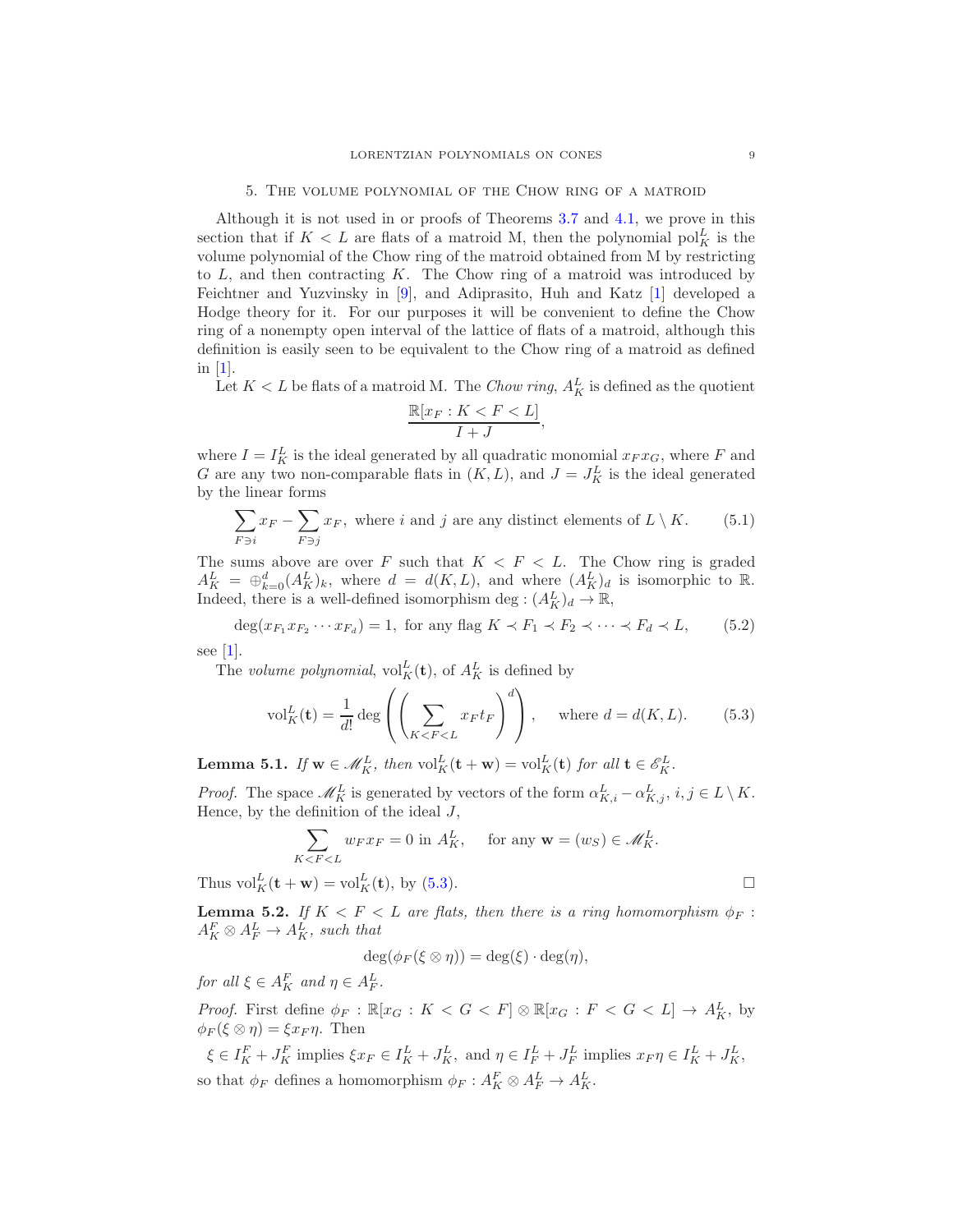The identity for the degrees now follows from  $(5.2)$ .

<span id="page-9-6"></span>**Theorem 5.3.** For any two flats  $K < L$ ,  $\mathrm{vol}_{K}^{L} = \mathrm{pol}_{K}^{L}$ .

*Proof.* We prove that  $\text{vol}_{K}^{L}$  satisfies the recursion [\(3.3\)](#page-3-1). Since  $\text{vol}_{K}^{L} = \text{pol}_{K}^{L}$  whenever  $d(K, L) = 0$ , the theorem will follow by induction and Euler's identity.

Assume  $d = d(K, L) > 1$ . Then

$$
\frac{\partial}{\partial t_F} \operatorname{vol}_K^F(\mathbf{t})\Big|_{t_F=0} = \frac{1}{(d-1)!} \sum_{k=0}^{d-1} {d-1 \choose k} \cdot \deg(\xi^k x_F \eta^{d-1-k}),
$$

where  $\xi = \sum_{K < G < F} t_G x_G$  and  $\eta = \sum_{F < G < L} t_G x_G$ . If  $k > d(K, F)$ , then we have  $\xi^k x_F \eta^{d-1-k} = 0$  since  $\phi_F$  is a homomorphism. Similarly  $\xi^{d-1-j} x_F \eta^j = 0$  if  $j > d(F, L)$ . Thus

$$
\frac{\partial}{\partial t_F} \operatorname{vol}_K^L(\mathbf{t})\Big|_{t_F=0} = \frac{\deg(\xi^{d(K,F)} x_F \eta^{d(F,L)})}{d(K,F)!\cdot d(F,L)!} = \frac{\deg(\xi^{d(K,F)})}{d(K,F)!}\cdot \frac{\deg(\eta^{d(F,L)})}{d(F,L)!},
$$

by Lemma [5.2.](#page-8-3) Hence  $\partial_{t_F} \text{vol}_K^L(\mathbf{t})\Big|_{t_F=0} = \text{vol}_K^F(\mathbf{t}) \cdot \text{vol}_F^L(\mathbf{t})$ . Let  $i \in F \setminus K$  and  $j \in L \setminus F$ . The F-entry of  $\mathbf{t} - t_F(\alpha_{K,i}^L - \alpha_{K,j}^L)$  is zero. Hence by Lemma [5.1,](#page-8-4)

$$
\frac{\partial}{\partial t_F} \operatorname{vol}_K^L(\mathbf{t}) = \frac{\partial}{\partial t_F} \operatorname{vol}_K^L(\mathbf{t} - t_F(\alpha_{K,i}^L - \alpha_{K,j}^L)) = \operatorname{vol}_K^F(\mathbf{t} - t_F\alpha_{K,i}^L) \cdot \operatorname{vol}_F^L(\mathbf{t} - t_F\beta_{K,i}^L),
$$

which proves that  $\mathrm{vol}_{K}^{F}(\mathbf{t})$  satisfies the desired recursion.

$$
\Box
$$

Acknowledgements. The second author is grateful to Chris Eur and Mohan Ravichandran for helpful discussions. The first author is a Wallenberg Academy Fellow supported by the Knut and Alice Wallenberg foundation and the Göran Gustafsson foundation. The second author is funded by the Deutsche Forschungsgemeinschaft (DFG, German Research Foundation) under Germany's Excellence Strategy – The Berlin Mathematics Research Center MATH+ (EXC-2046/1, project ID: 390685689).

#### **REFERENCES**

- <span id="page-9-1"></span>[1] K. Adiprasito, J. Huh, E. Katz, *Hodge theory for combinatorial geometries*. Ann. of Math. (2) 188 (2018) 381–452.
- <span id="page-9-3"></span>[2] N. Anari, K. Liu, S. Oveis Gharan, C. Vinzant, *Log-Concave Polynomials III: Mason's Ultra-Log-Concavity Conjecture for Independent Sets of Matroids*, <arXiv:1811.01600>.
- <span id="page-9-5"></span>[3] S. Backman, C. Eur, C. Simpson, *Simplicial generation of Chow rings of matroids*, JEMS (to appear), <arXiv:1905.07114>.
- <span id="page-9-7"></span><span id="page-9-0"></span>[4] M. Baker, *Hodge theory in combinatorics*, Bull. Amer. Math. Soc. (N.S.) 55 (2018), no. 1, 57–80.
- [5] A. Berman, R. J. Plemmons, Nonnegative Matrices in the Mathematical Sciences, Classics Appl. Math. 9, Society for Industrial and Applied Mathematics (SIAM), Philadelphia, PA, 1994.
- <span id="page-9-8"></span><span id="page-9-2"></span>[6] P. Brändén, J. Huh, *Lorentzian polynomials*, Ann. of Math. (2) **192** (2020), 821–891.
- [7] D. Cordero-Erausquin, B. Klartag, Q. Merigot, F. Santambrogio, *One more proof of the Alexandrov-Fenchel inequality*, C. R. Math. Acad. Sci. Paris 357 (2019), 676–680.
- <span id="page-9-4"></span>[8] L. Gurvits, On multivariate Newton-like inequalities, in Advances in Combinatorial Mathematics, Springer, Berlin, 2009, pp. 61–78.
- <span id="page-9-10"></span>[9] E. M. Feichtner, S. Yuzvinsky, *Chow rings of toric varieties defined by atomic lattices*, Invent. Math. 155 (2004), 515–536.
- <span id="page-9-9"></span>[10] K. Murota, Discrete Convex Analysis, SIAM Monogr. Discrete Math. Appl., Philadelphia, PA, 2003.